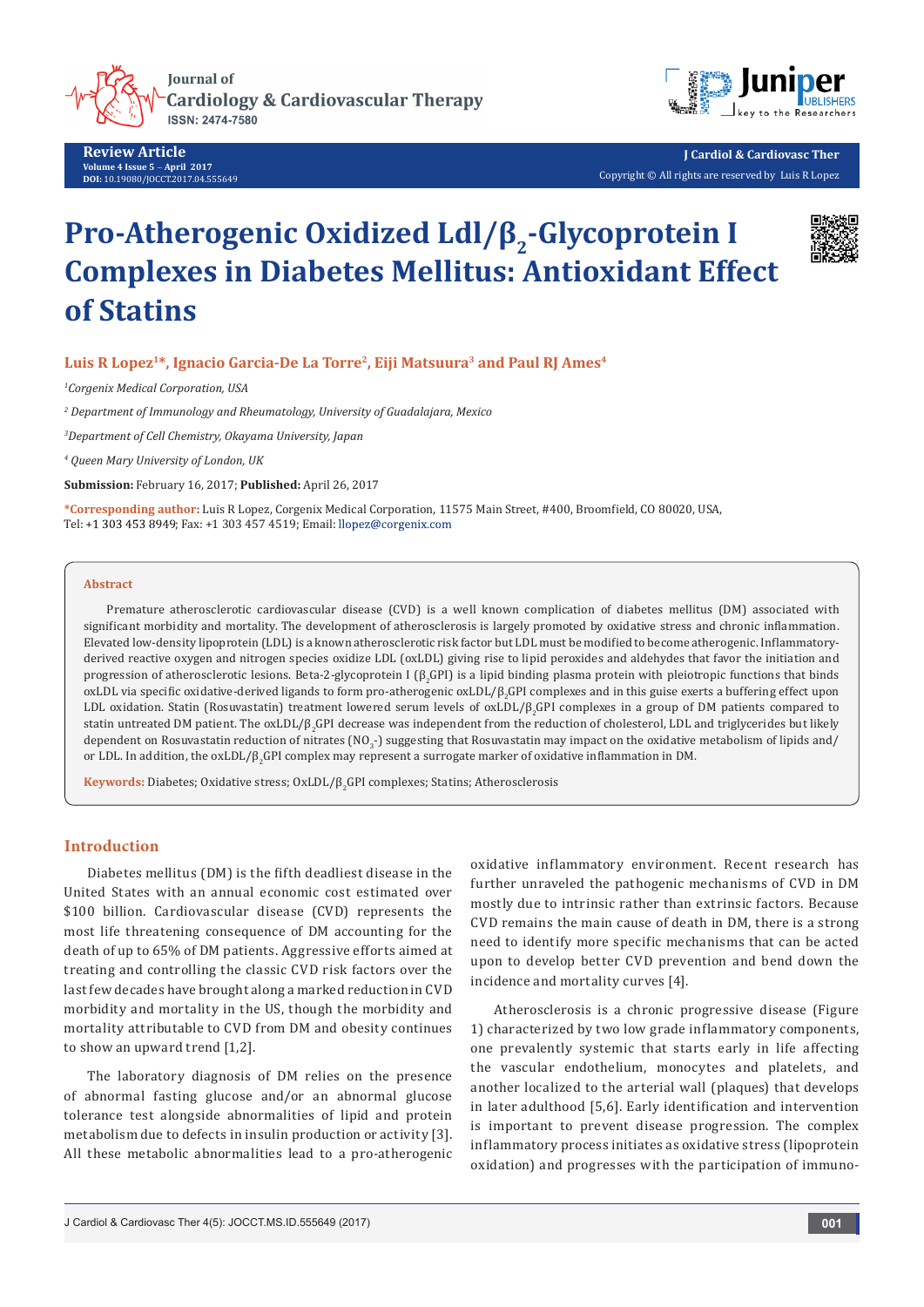inflammatory mononuclear cells of the innate and adaptive immune system [7,8]. The newly issued American College of Cardiology and American Heart Association (ACC/AHA-2103) Guideline on the Treatment of Blood Cholesterol to Reduce Atherosclerotic Cardiovascular Risk in Adults took

these concepts into consideration by diverting the focus away from just measuring cholesterol into taking in consideration LDL, statin response and inflammatory biomarkers as more clinically relevant risk factors [9].



membrane dysfunction, increased expression of adhesion molecules with chemotatic and inflammatory cytokine production facilitate the extravascular migration of LDL, mononuclear cells and circulating inactive (closed) form of β<sub>2</sub>GPI into the arterial wall. An oxidative inflammatory environment (reactive oxygen species [ROS], reactive nitrogen species [RNS]) of the arterial wall promotes the following: oxidative modification of LDL, configuration change of β<sub>2</sub>GPI into an open and reactive form, oxLDL/β<sub>2</sub>GPI complex formation with migration and activation of macrophages. These events facilitate the excessive intracellular accumulation of oxidized lipoproteins (oxLDL/β<sub>2</sub>GPI complexes) via scavenger receptors. Excess oxLDL and oxLDL/β<sub>2</sub>GPI complexes are released back into circulation. This process may also lead to autoantibody (anti-oxLDL, anti-β<sub>2</sub>GPI or oxLDL/β<sub>2</sub>GPI autoantibodies) and immune complex production that further enhance macrophage lipid uptake via Fcγ receptors accelerating foam cell and plaque formation. Auto-propagation of these arterial wall events contribute to the progression of vascular changes including the proliferation of smooth muscle cells and development of unstable necrotic core in the atherosclerotic plaques making them prone to rupture into the arterial vascular space.

Oxidative stress and low grade chronic inflammation (oxidative inflammation) contribute to premature atherosclerotic CVD in DM [10]. Indeed, the abnormal lipid profile of diabetes associates biochemically with lipid peroxidation, a process whereby superoxide radical  $(0_2 \bullet \cdot$ ) released by neutrophils or endothelial cells may attack double bonds of arachidonic acid allowing the formation of oxygen containing cyclic structures termed isoprostanes [11]. Isoprostanes are recognized markers of in vivo oxidative stress and their plasma or urinary concentrations are elevated in DM [12,13]. In the course of oxidative inflammation, endothelial and mononuclear cells also generate additional reactive nitrogen species (RNS) including nitric oxide (NO•) that behaves as a pathogenic mediator and/or as a cytotoxic molecule [14]. However, most of NO• mediated pathogenicity depends on the formation of secondary intermediates such as peroxynitrite anion (ONOO-) and nitrogen dioxide  $(\bullet \text{NO}_2)$  that are more reactive and toxic than NO• [15]. In the presence of superoxide radical  $(0<sub>2</sub>•-)$ , NO• gives rise to ONOO-, a strong highly reactive oxidant with very short biological half-life producing nitrated proteins [16].

Reactive oxygen species (ROS) and RNS may exert free radical attack on low-density lipoproteins (LDL) releasing lipid

peroxides and highly reactive aldehydes (4-hydroxynonenal) that form specific adducts with lysine inducing the posttranslational modification of lipoproteins, with consequent gain or loss of function. During the same process LDL becomes oxidized (oxLDL) turning into a highly pro-inflammatory and atherogenic [17,18]. Beta2-Glycoprotein I ( $\beta$ <sub>a</sub>GPI) is a lipidbinding plasma protein involved in thrombosis, fibrinolysis, apoptosis, atherosclerosis and angiogenesis [19]; it binds oxLDL via specific oxidative-derived ligands to form oxLDL/  $β<sub>2</sub>GPI$  complexes [20]. Elevated plasma levels of oxLDL/  $\beta_2$ GPI complexes were initially described in patients with antiphospholipid syndrome (APS) [21] and systemic lupus erythematosus (SLE) [22], but later found in non-autoimmune chronic inflammatory diseases such as chronic nephropathies, coronary artery disease, myocardial infarction and DM [23,24]. OxLDL and  $\beta$ , GPI have been co-localized in human atherosclerotic lesions by immune-hysto chemical staining implying a pro-atherogenic role [25,26]. In the presence of anti-β<sub>2</sub>GPI antibodies, macrophages ingest oxLDL/β<sub>2</sub>GPI complexes at an enhanced rate providing further support for their pro-atherogenic role [27,28]. Current experimental evidence, including in vivo imaging techniques, identified the atherosclerotic lesion as the primary site of  $oxLDL/\beta$ <sub>a</sub>GPI complex formation [20,29].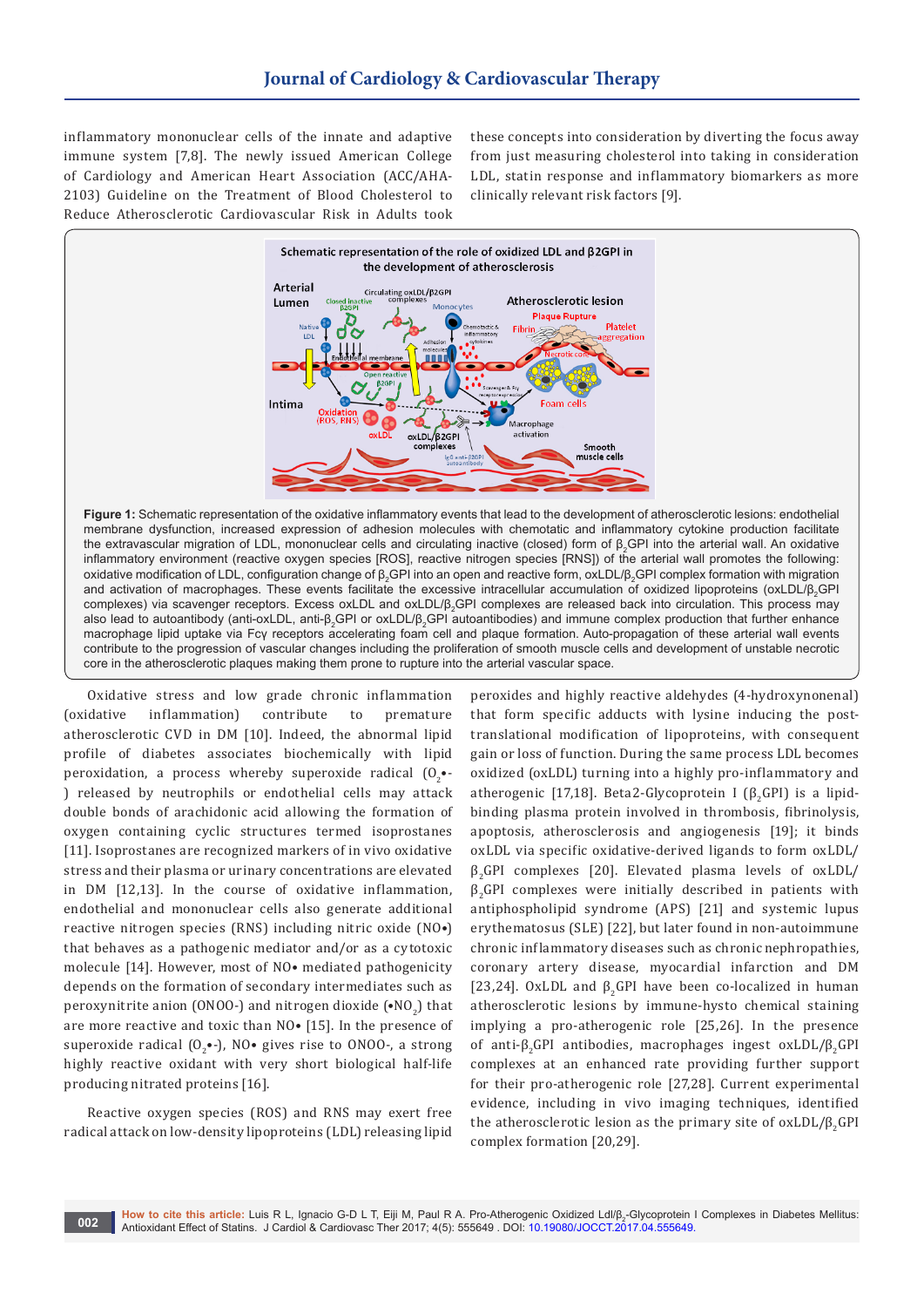In DM, serum levels of  $oxLDL/\beta$ <sub>2</sub>GPI complexes were particularly elevated in patients with greater intima-media thickness (IMT) [30], but were lower in patients taking statins [24]. These observations indicate that  $oxLDL/\beta_2$ GPI complexes may behave as modifiable biomarkers and/or as risk factors for atherothrombotic complications of DM. In addition, the lower oxLDL/β<sub>2</sub>GPI concentration in DM patients on statins suggested that this class of drugs may prevent or decrease the oxidative modification of LDL possibly by an antioxidant mechanism. Indeed HMG-CoA reductase inhibitors (statins) bear antioxidant properties in addition to their lipid-lowering, anti-thrombotic and anti-inflammatory effects [31,32]. We tested the hypothesis that Rosuvastatin had antioxidant effects in DM by performing an open label interventional trial and observed a significant change in serum  $oxLDL/\beta$ <sub>2</sub>GPI concentration as the primary endpoint. In this review we discuss the role of oxidative stress in atherogenesis and the antioxidant effect of statins on  $oxLDL/\beta$ <sub>2</sub>GPI complexes.

# **Oxidative Inflammation and Atherogenesis in DM**

The pathogenesis of atherosclerosis in DM is multi factorial:

i. Chronic hyperglycemia from insulin deficiency [33,34].

ii. Chronic dyslipidemia characterized by decreased high-density lipoprotein (HDL), changes in the HDL subpopulations, raised triglycerides, and unchanged or only slightly elevated low-density lipoprotein (LDL) [35].

iii. Metabolic syndrome characterized by obesity, dyslipidemia, hypertension and insulin resistance [36]. All three promote increased oxidative stress that initiate and perpetuate vascular damage and atherothrombotic complications [37].

Under physiologic conditions, oxidation should be well counteracted by natural enzymatic and non-enzymatic antioxidant mechanisms. In DM, oxidation overrides antioxidant mechanisms [38,39] and initiates endothelial dysfunction by favoring the expression of a pro-adhesive and pro-thrombotic surface that allow the migration of immunoinflammatory cells into the arterial wall (Figure 1). There, local pro-chemotactic and inflammatory cytokines further recruit and activate immuno-inflammatory cells that propagate lipid accumulation, oxidative inflammation and the development of the typical progressive atherosclerotic lesions (plaques) [40,41]. Moreover, early inflammation increases the expression of cell surface receptors and the intracellular accumulation of oxLDL by local arterial mononuclear cells process mediated by scavenger and Fcγ receptors [28].

Multiple efforts by several groups aimed at enhancing the antioxidant defense in DM and CVD patients. Serum and urine bio makers of systemic oxidative stress correlated with blood glucose levels and responded to anti-diabetic intervention

[42,43]. *In vivo* studies indicated that oxidative stress from hyperglycemia starts well before clinical complications become evident, underscoring the importance of glucose control to minimize long term complications of oxidative inflammation in DM. Metformin treatment lowered urinary excretion of 8-isoPGF2a and 11dhTxB2 in newly diagnosed DM patients suggesting that despite a good metabolic improvement, metformin also behaved as an antioxidant and antithrombotic agent in DM [44]. Some epidemiological studies have demonstrated a weak inverse relationship between stroke risk and ingestion of antioxidant foods. Other clinical trials have shown conflictive results regarding the protective effect of antioxidants against CVD outcomes [45,46]. Several ongoing clinical trials are assessing the effectiveness of statins from an antioxidant perspective; so far these studies have suggested a close relationship between oxidative inflammation and atherogenesis but the usefulness of antioxidant-based therapeutics on CVD remains controversial.

## **Atherogenic oxLDL and oxLDL Complexes**

Oxidation of LDL is a key contributor to the initiation and progression of atherosclerosis [7,47] and is a complex process, in going from "minimally oxidized" to more "extensively oxidized" LDL particles induces the expression of adhesion molecules on endothelial cells and the release of chemotactic cytokines into the circulation [48]. These events allow blood monocytes to adhere to the arterial wall and to migrate into the arterial intima, where they differentiate into macrophages. In turn, these activated macrophages enhance a pro-oxidant environment of the arterial wall, causing intensive oxidative modification of LDL lipoproteins including cholesteryl esters, phospholipids and apolipoprotein B [49]. Because oxLDL becomes unrecognizable by LDL receptors, it is taken up by scavenger receptors, which facilitate a persistent intracellular accumulation of LDL by macrophages [50] transforming them into the characteristic foam cells. As the lesion evolves, these elements contribute to the morphological changes that characterize the vulnerable plaques with an unstable lipidrich necrotic core. Advanced lesions may undergo a necrotic breakdown and plaque rupture that precipitate intra-vascular thrombosis with acute occlusion clinically expressed as unstable angina, myocardial infarction, stroke, and/or sudden cardiac death [51].

 Although the oxidation of LDL occurs primarily in the vascular wall, recent studies have provided evidence for the presence of oxLDL in blood [52]. Indeed numerous studies have established oxLDL as an effective marker for the presence of atherosclerosis, detecting both subclinical disease and more advanced or severe CAD [53,54]. Because oxLDL is highly unstable with a very short half-life (30 seconds) in the systemic circulation [55], it is difficult to measure accurately by common immunoassays. In addition, some lipid binding plasma proteins such as  $\beta$ <sub>2</sub>GPI interact with circulating oxidized lipoproteins to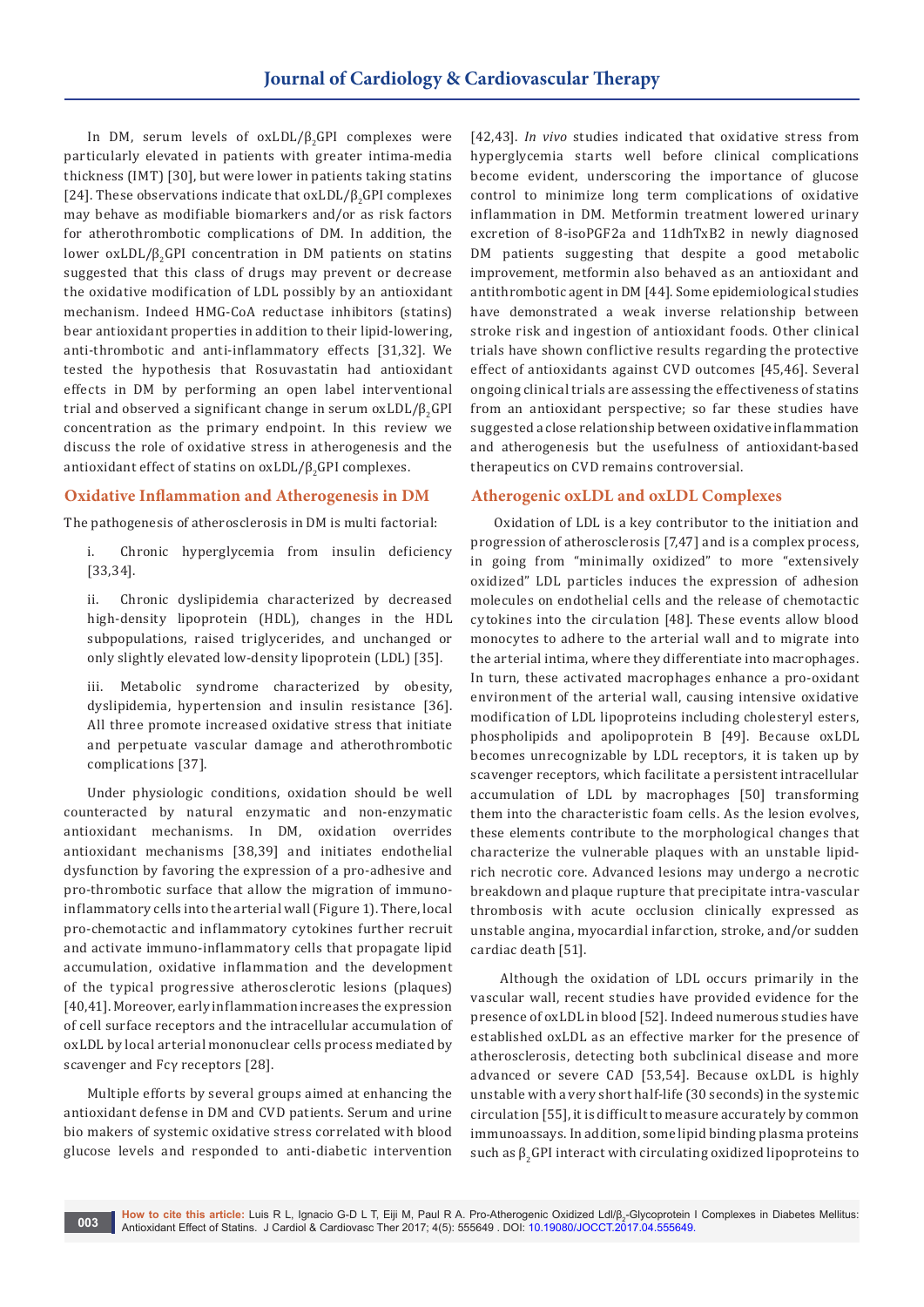buffer their deleterious effects. This may cause reduced assay sensitivity and false-negative results as most of the oxLDL assays use monoclonal antibodies directed against just one or a few of the epitopes present on lipid or protein moieties. This phenomenon has hampered the use of oxLDL in CVD clinical trials and clinical laboratory to assess its predictive role in atherogenesis.

Because immune-staining of human atherosclerotic lesions co-localized  $\beta_2$ GPI with oxLDL, the relationship between these molecules was further investigated  $[25,26]$ .  $\beta_{2}$ GPI is a 50-kDa single-chain phospholipid-binding plasma protein composed of 326 amino acid residues arranged in 5 homologous repeats or domains. The fifth domain contains a positively charged amino acid patch important in anionic phospholipid and oxLDL binding [56]. Unlike native LDL,  $\beta$ , GPI binds oxLDL via specific oxidative-derived ligands to form stable and pro-atherogenic oxLDL/ $\beta$ , GPI complexes [20,57] in an attempt what to quench in an antioxidant fashion the pro-inflammatory and pro-atherogenic effects of oxLDL. But in doing so, oxLDL/ β2GPI complexes also become immunogenic triggering the production of pro-atherothrombotic auto antibodies and immune complexes.

It is now recognized that the immune system plays a role in blood coagulation. Autoimmune-mediated thrombosis refers to auto antibodies that promote venous and arterial thromboembolic events in patients with systemic lupus erythematosus and antiphospholipid syndrome who develop premature atherothrombotic CVD with significant morbidity and mortality [58,59]. Endogenous pro-atherogenc oxLDL/ β2GPI complexes initially described in autoimmunity [22] have been associated with the development of atherosclerotic CVD in non-autoimmune diseases [23,24]. Serum levels in higher  $oxLDL/\beta$ <sub>2</sub>GPI quartiles were associated with an geographically determined disease severity and give a 3.5 risk for adverse outcomes in acute coronary syndromes [60,61]. Interestingly, statin treatment reduced oxLDL/β2GPI complexes independently from LDL-lowering effects likely

# **Effect of Statins on oxLDL/β<sub>2</sub>GPI Complexes**

**Table 1:** Demographics and baseline characteristics of diabetes patients (n=111).

**DM Rosuvastatin Treatment group (n=76) DM Control Group Without Rosuvastatin (n=35) P value^** Age in years (mean±SD) 54.2 ±12.3 55.8 ±7.5 0.493 Sex (Female/Male) 53 (70%)/23 (30%) 27 (77%)/8 (23%) 2005 0.535 Disease duration (years)  $7.7 \pm 7.0$   $7.7 \pm 7.0$   $7.6 \pm 6.2$  0.905 Hypertension (%)\* 19 (25%) 6 (17%) 6 (17%) 19 (25%) Obesity (%)+  $36 (47\%)$  36 (47%) 23 (66%) 10.111 Oral hypoglycemics (%) 61 (80%) 30 (86%) 0.668 Insulin (%) 13 (17%) 13 (17%) 5 (14%) 14 (%) 1798 ACE Inhibitors (%) 7 (9%) 6 (17%) 0.373 Cholesterol (mg/dL) 199.7±36.3 226.7±25.9 0.0014

via an antioxidant mechanisms [62,63]. Thus,  $oxLDL/\beta _aGPI$ complexes meet current criteria for biomarkers of CVD risk:

a. To have a direct mechanistic relevance to atherosclerosis (causal relationship).

b . To be measured quantitatively with available technology that is accurate, reproducible and cost effective.

c. To permit patient stratification for severity and outcomes.

d. To be modified by therapeutic intervention. In summary, the endogenous or metabolically generated  $oxLDL/\beta _{2}GPI$ complexes seem to represent a bona fide biomarker for identifying individuals at risk for atherosclerosis and useful to develop personalized treatment and/or CVD preventive programs.

 $OxLDL/\beta$ <sub>2</sub>GPI and its immune complexes up-regulate the macrophage expression of scavenger and Fcγ receptors, favoring enhanced oxLDL/ $\beta$ , GPI uptake followed by its rapid accumulation in lysosomes where an immune response (innate and adaptive) may be mounted. Experiments evaluating the intracellular trafficking of  $\beta$ , GPI within macrophages showed that free  $\beta$ , GPI was poorly incorporated in late endosomes and stagnated there, whereas complexed  $\beta_{2}GPI$ (to phosphatidylserine liposomes or oxLDL) was quickly transported to lysosomes; the addition of antibodies to  $β_2GPI$ further accelerated this process  $[64]$ .  $\beta$ <sub>2</sub>GPI auto reactive CD4+ T cells have been identified in patients with APS that preferentially recognized a cryptic peptide (residues 276- 290) in  $\beta$ <sub>2</sub>GPI domain V that contains the phospholipid-binding site. Macrophages stimulated with phospholipid-bound  $\beta$ , GPI induced an immune response to peptide 276-290 in a HLA-DRrestricted manner, while  $\beta$ <sub>3</sub>GPI or phospholipids alone did not [65]. In this respect,  $β_0$ GPI can be viewed as a component of the innate immunity; but once bound to oxLDL, the complex may shift to the generation and maintenance of an adaptive immune response that play an important role in atherogenic inflammation via the inflammasome/IL-1B system [39].

**How to cite this article:** Luis R L, Ignacio G-D L T, Eiji M, Paul R A. Pro-Atherogenic Oxidized Ldl/β<sub>2</sub>-Glycoprotein I Complexes in Diabetes Mellitus: Antioxidant Effect of Statins. J Cardiol & Cardiovasc Ther 2017; 4(5): 555649 . DOI: [10.19080/JOCCT.2017.04.55564](http://dx.doi.org/10.19080/JOCCT.2017.04.555649)9. **004**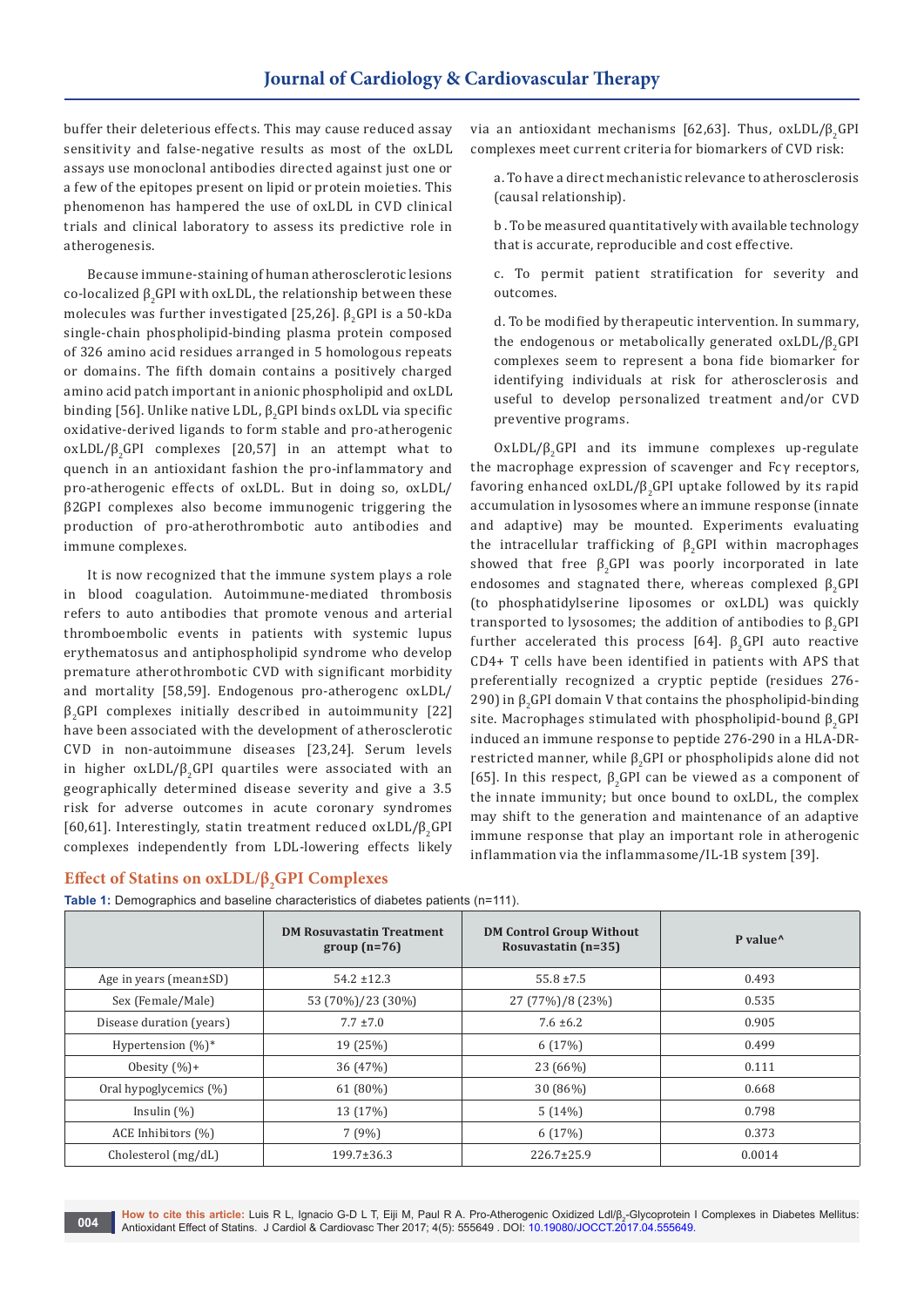# **Journal of Cardiology & Cardiovascular Therapy**

| $LDL$ (mg/dL)             | $120.0 \pm 32.3$  | $141.4 \pm 28.3$  | 0.0047 |
|---------------------------|-------------------|-------------------|--------|
| Triglycerides (mg/dL)     | $223.6 \pm 125.7$ | $227.7 \pm 120.3$ | 0.871  |
| HDL(mg/dL)                | $45.9 \pm 9.7$    | $45.5 \pm 9.3$    | 0.798  |
| Glucose $(mg/dL)$         | $157.8 \pm 80.6$  | $137.1 \pm 67.9$  | 0.192  |
| HbA <sub>1</sub> c $(\%)$ | $7.6 \pm 2.2$     | $7.5 \pm 1.9$     | 0.776  |
| $CRP$ (mg/dL)             | $0.25 \pm 0.3$    | $0.28 \pm 0.27$   | 0.663  |

^Chi-square or Fisher's exact test, \*Hypertension: systolic >130mm Hg and/or diastolic >85mm Hg, +Obesity: >27 BMI for Mexican population DM: Type 2 Diabetes Mellitus; LDL: Low-Density Lipoprotein; HDL: High-Density Lipoprotein; HbA1c: Glycosilated Haemoglobin; CRP: C -reactive protein

OxLDL/β2GPI complexes are indicative of systemic oxidative inflammation in obese middle age men and DM, and may be used to assess pro-atherogenic pathways because circulating levels of oxLDL independently predict future CVD events [24,66,67]. It was particularly important to determine effective ways to modify oxLDL/β2GPI levels as these complexes have been associated with the severity and adverse outcomes of coronary disease [60,61]. The effect of statins on oxLDL/β2GPI complexes was studied by our group [62] on 111 type 2 DM patients (80 females, 31 males, mean age of 54.7 years). One group of 76 patients received 10mg daily for 6 **Table 2:** Effect of Rosuvastatin treatment on diabetes patients (n=76).

weeks of oral Rosuvastatin while a control group of 35 patients did not receive Rosuvastatin. Serum samples taken at baseline and after 6 weeks were tested at the end of the study. The baseline clinical and laboratory variables of DM patients taking Rosuvastatin and control groups are shown in Table 1. DM patients in the Rosuvastatin group were stratified according to their lipid profile. In addition to oxLDL/β2GPI complexes, nitrite (NO2-), nitrate (NO3-), asymmetric dymethyl arginine (ADMA) nitrotyrosine (NT) and paraoxonase activity (PON) were measured in all samples.

|                       | Pre-treatment<br>$(mean \pm SD)$ | Post-treatment<br>$(mean \pm SD)$ | % change     | P value <sup>^</sup> |
|-----------------------|----------------------------------|-----------------------------------|--------------|----------------------|
| $oxLDL/β2GPI$ (U/mL)  | $0.79 \pm 0.49$                  | $0.53 \pm 0.36$                   | $-32.9$      | < 0.001              |
| Cholesterol (mg/dL)   | $199.5 \pm 36.1$                 | $150.3 \pm 34.8$                  | $-24.7$      | < 0.001              |
| $LDL$ (mg/dL)         | $120.1 \pm 31.9$                 | $76.5 \pm 34.9$                   | $-36.3$      | < 0.001              |
| Triglycerides (mg/dL) | $222.1 \pm 125.5$                | $161.1 \pm 78.6$                  | $-27.5$      | < 0.001              |
| HDL(mg/dL)            | $46.1 \pm 9.7$                   | $45.4 \pm 8.8$                    | $-1.5$       | 0.570                |
| Glucose (mg/dL)       | $160.2 \pm 82.8$                 | $155.2 \pm 76.3$                  | 3.1          | 0.883                |
| $HbA1c$ $(\% )$       | $7.6 \pm 2.2$                    | $7.6 \pm 1.9$                     | $\mathbf{0}$ | 0.902                |
| CRP(mg/dL)            | $0.25 \pm 0.3$                   | $0.24 \pm 0.29$                   | $-4$         | 0.946                |
| $NO2-(\mu M)$         | $23.5 \pm 13.8$                  | $17.5 \pm 10.5$                   | $-25.5$      | 0.004                |
| $NO3-(\mu M)$         | $59.9 \pm 39.3$                  | $38.1 \pm 31.7$                   | $-36.4$      | < 0.001              |
| NT(nM)                | $9.86 \pm 10.8$                  | $8.1 \pm 9.2$                     | $-17.6$      | 0.347                |
| $ADMA(\mu M)$         | $0.59 \pm 0.10$                  | $0.56 \pm 0.11$                   | $-5.1$       | 0.147                |
| PON(U/L)              | 350.9±163.4                      | $365.2 \pm 173.6$                 | 4.1          | 0.646                |

^Paired t-test or Wilcoxon Signed Rank Sum test

Pre-treatment: baseline measurement; Post-treatment: 6-week measurement after Rosuvastatin treatment (10mg/day); oxLDL/β2GPI: Oxidized Low-Density Lipoprotein/Beta2-Glycoprotein I; LDL: Low-Density Lipoprotein; HDL: High-Density Lipoprotein; HbA1c: Glycosilated Haemoglobin; CRP: C-reactive protein; NO<sub>3</sub>-: Nitrite; NO<sub>3</sub>-: Nitrate; NT: Nitrotyrosine; ADMA: Asymmetric Dimethylarginine; PON: Paraxonase **Activity** 

Rosuvastatin treatment caused a significant decrease of oxLDL/ $\beta$ , GPI complexes (32.9%) along with cholesterol (24.7%), LDL (36.3%) and triglycerides (27.5%). Among the nitric oxide metabolites, Rosuvastatin treatment also decreased  $NO<sub>2</sub>$ - (25.5%) and  $NO<sub>3</sub>$ - (36.4%) (Table 2). The observed decrease of  $oxLDL/\beta$ <sub>2</sub>GPI complexes was more noticeable in patients with dyslipidemia (37.4%) compared to those with normal lipid profile (22.4%). Interestingly,  $\mathsf{NO}_{2}^{\mathsf{-}}$ decreased more in dyslipidemics than in non-dyslipidemic patients (29% vs 18.8%) while  $NO<sub>3</sub>$ - decreased in the same way (42.9% vs 21.8%). The decrease of oxLDL/ $\beta$ , GPI complexes by Rosuvastain treatment in these DM patients was independent of the lipid lowering effects of the statin. Further, only  $NO<sub>2</sub>$ was an independent predictor of  $oxLDL/\beta_2$ GPI complexes  $(t=2.0, p=0.04)$ .

Support to an antioxidant effect of statin indirectly assessed by a decrement of  $oxLDL/\beta$ <sub>2</sub>GPI complexes comes from very few studies.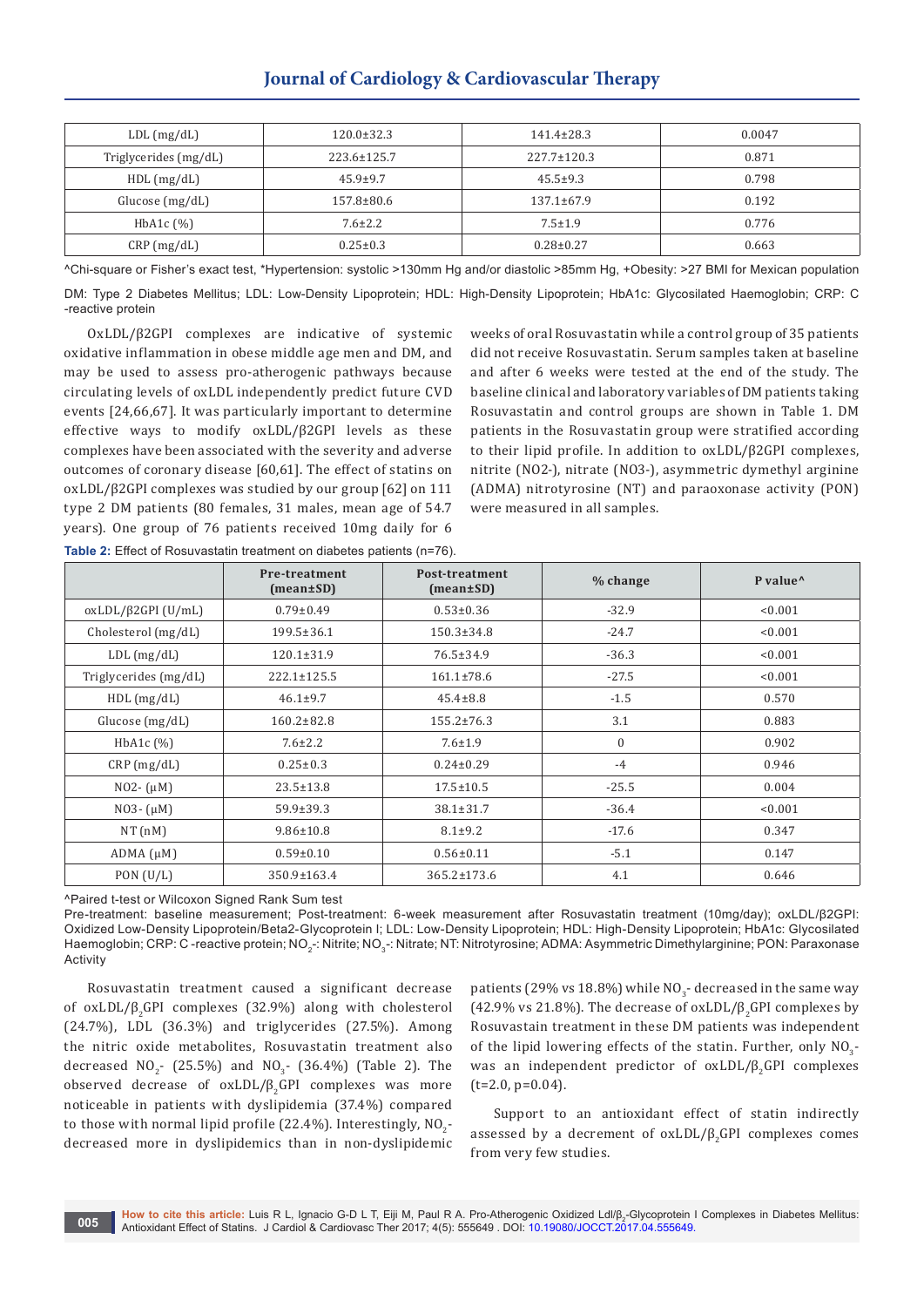a) A randomized, double blind, placebo controlled pilot study of 37 consecutive SLE patients receiving 40mg daily atorvastatin or placebo for 12 months demonstrated a decrease of  $oxLDL/\beta$ <sub>2</sub>GPI complexes [63]. In this study, after correction for age and disease duration  $oxLDL/\beta$ <sub>a</sub>GPI complexes decreased by 27% (p=0.002).

b) Blinden et al. [68] studied the effect of statin therapy (Atorvastatin, Simvastatin, Rosuvastatin, Lovastatin, Pravastatin and Fluvastatin at doses between 5-80mg) in 186 coronary artery disease patients undergoing elective cardiac catheterization. There was a significant dosedependent reduction of  $oxLDL/\beta$ <sub>2</sub>GPI complexes, more noticeable at atorvastatin dose equivalents between 20- 80mg.

c) Statin influence of oxLDL/β<sub>2</sub>GPI levels on CVD patients have been further confirmed by Berger et al. [69] and Gurbel et al. [70]. This effect was independent and inversely associated with inflammation. These finding support the concept of a dose dependent anti-oxidant effect of statins.

## **Discussion**

Our evaluation of the significance of oxLDL/β2GPI complexes in DM demonstrated an independent association with some clinical (obesity and hypertension) and biochemical variables (nitric oxide metabolites) [62]. OxLDL/ $\beta$ <sub>2</sub>GPI complexes were higher in males than females. This gender difference reflects the notion that in DM oxidative inflammation is enhanced [71] particularly in men [72]. With regards to biochemical variables the only independent predictor of  $oxLDL/\beta _{2}GPI$  was nitrate  $(NO, -)$ . This RNS may be viewed as an "inflammatory metabolite" of NO• (as opposed to NO<sub>2</sub>- that may be viewed as the "vascular" metabolite). Thus,  $NO<sub>2</sub>$ - may contribute to LDL oxidation and formation of the  $oxLDL/\beta _{2}GPI$  complex in DM [20].



**Figure 2:** Schematic representation of the antioxidant effect of Rosuvastatin on oxLDL/ $\beta_2$ GPI complex formation. Among the diverse effects described for statins, Rosuvastatin inhibited the nitrate ( $NO<sub>3</sub>$ -) mediated oxidative stress pathway decreasing the oxidative modification of native LDL (nLDL), the interaction with  $β_2$ GPI and oxLDL/ $β_2$ GPI complex formation, all leading to reduced intracellular accumulation of oxLDL/β<sub>2</sub>GPI complexes by macrophages and plaque progression in patients with diabetes.

Rosuvastatin administered daily for 6 weeks caused a significant reduction of serum  $oxLDL/\beta$ <sub>2</sub>GPI complexes (Figure 2). This reduction was accompanied by lower total cholesterol, LDL and tryglicerides, particularly in patients with dislipidemia. However, the reduction of  $oxLDL/\beta$ <sub>a</sub>GPI was statistically independent of any statin-mediated decrease of total cholesterol, LDL and tryglicerides. It is important to point out that  $oxLDL/\beta$ <sub>2</sub>GPI levels were higher in DM patients with dyslipidemia, consistent with the concept that patients with elevated lipid levels may be prone to or sustain more intense oxidative damage.

Statins inhibit the enzyme HMG-CoA reductase, preventing the generation of mavelonate and the subsequent biosynthesis of cholesterol. Mevalonate is also a precursor of isoprenoid intermediates and one of these geranylgeranylated proteins (RhoA) is implicated in intracellular signaling [73,74]. Through the inhibition of protein prenylation, such as Ras and Rho, statins activate the MAPK cascade or NF-κB pathways that induce proteins with anti-inflammatory, anti-proliferative and anti-thrombotic effects [75]. In addition, by acting on SREBP-2, statins up-regulate the expression of genes coding for paraoxonase, the enzyme that accounts for most of the antioxidant effect of HDL [76]. Thus, the inhibition of RhoA by statins have a number effects on the vasculature that could be beneficial in hypercoagulable disorders by improving nitric oxide synthase activity, regulation of angiogenesis, reduction of vascular inflammatory and prothrombotic activities and atherosclerotic plaque stabilization [77,78]. By using plasma biomarkers of oxidation such as  $oxLDL/\beta _{2}GPI$ , we can clinically evaluate the effect of treatment on this event.

Because the benefits of statins on the cardiovascular system are beyond those on cholesterol metabolism we speculated that Rosuvastatin may exert an antioxidant effect, either by enhancing the activity of PON and of nitric oxide synthase or by interfering with oxidative inflammatory mechanisms that promoted the generation of oxLDL and their consequent interaction with  $β$ <sub>2</sub>GPI [79-82].

Our studies suggest that statins would have the same antioxidant effect on  $oxLDL/\beta$ <sub>2</sub>GPI complex formation in patients with metabolic syndrome and obesity. Fatty liver disease, particularly non-alcoholic steatohepatitis (NASH), is not only associated with insulin resistance, obesity, metabolic syndrome, liver fibrosis/cirrhosis, but also with atherosclerotic CVD [83]. It has been proposed that dyslipidemia, inflammation, oxidative stress and macrophage activation are early events in NASH, similar to atherosclerosis and perhaps they represent shared aspects of a similar disease process [84]. In this case, stains may have a more prominent therapeutic role as antioxidants are considered first line treatment for NASH.

# **Conclusion**

These studies demonstrate that treatment with Rosuvastatin reduced serum levels of oxLDL/β<sub>2</sub>GPI in DM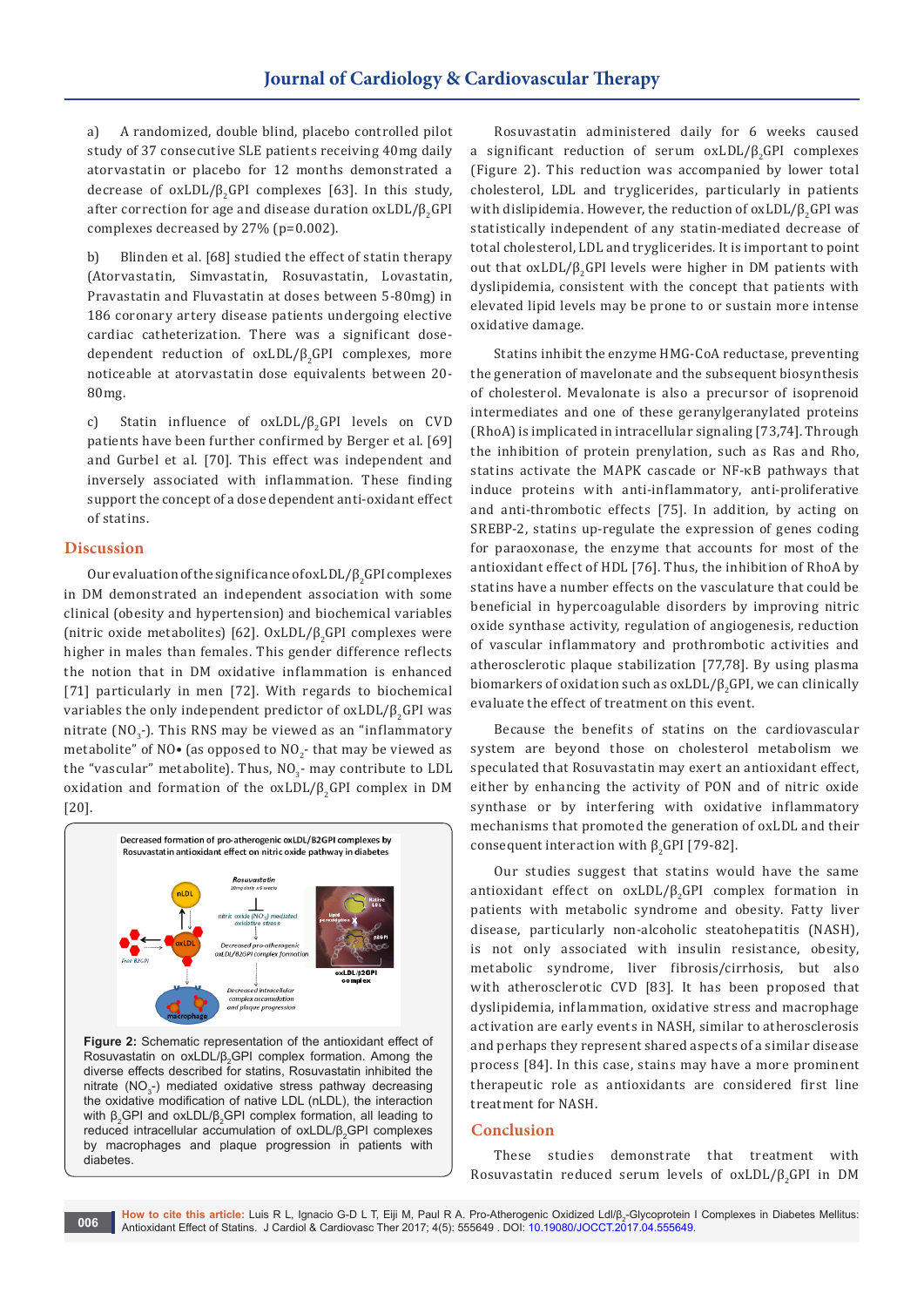patients. The implications of these findings are twofold: statins independently reduce lipids and  $NO<sub>2</sub>$ - suggesting an antioxidant effect possibly mediated via lipid/nitric oxidative pathways; and that  $oxLDL/\beta$ <sub>2</sub>GPI complexes may be viewed as serologic biomarkers of oxidative stress.

## **Acknowledgement**

Authors thank Beth L Hurley and Ivana J Muncie for their technical expertise and assistance in testing the samples and organizing the data.

## **References**

- 1. [Grundy SM, Benjamin IJ, Burke GL, Chait A, Eckel RH, et al. \(1999\)](https://www.ncbi.nlm.nih.gov/pubmed/10477542)  [Diabetes and cardiovascular disease: a statement for healthcare](https://www.ncbi.nlm.nih.gov/pubmed/10477542)  [professionals from the American Heart Association. Circulation](https://www.ncbi.nlm.nih.gov/pubmed/10477542)  [100\(10\): 1134-1146.](https://www.ncbi.nlm.nih.gov/pubmed/10477542)
- 2. [Grundy SM, Howard B, Smith S, Eckel R, Redberg R, et al. \(2002\)](https://www.ncbi.nlm.nih.gov/pubmed/11994261)  [Prevention Conference VI: Diabetes and cardiovascular disease:](https://www.ncbi.nlm.nih.gov/pubmed/11994261)  [executive summary: conference proceeding for healthcare](https://www.ncbi.nlm.nih.gov/pubmed/11994261)  [professionals from a special writing group of the American Heart](https://www.ncbi.nlm.nih.gov/pubmed/11994261)  [Association. Circulation 105\(18\): 2231-2239.](https://www.ncbi.nlm.nih.gov/pubmed/11994261)
- 3. [\(1985\) Diabetes mellitus: Report of a WHO Study Group. World Health](https://www.ncbi.nlm.nih.gov/pubmed/3934850)  [Organ Tech Rep Ser 727: 1-113.](https://www.ncbi.nlm.nih.gov/pubmed/3934850)
- 4. [Roger VL, Go AS, Lloyd-Jones DM, Adams RJ, Berry JD, et al. \(2011\)](https://www.ncbi.nlm.nih.gov/pubmed/21160056)  [Heart disease and stroke statistics-2011 Update: A report from the](https://www.ncbi.nlm.nih.gov/pubmed/21160056)  [American Heart Association. Circulation 123\(4\): e18-e209.](https://www.ncbi.nlm.nih.gov/pubmed/21160056)
- 5. [Libby P \(2002\) Inflammation in atherosclerosis. Nature 420\(6917\):](https://www.ncbi.nlm.nih.gov/pubmed/12490960)  [868-874.](https://www.ncbi.nlm.nih.gov/pubmed/12490960)
- 6. [Hansson GK \(2005\) Inflammation, atherosclerosis and coronary artery](https://www.ncbi.nlm.nih.gov/pubmed/15843671)  [disease. N Engl J Med 352\(16\): 1685-1695.](https://www.ncbi.nlm.nih.gov/pubmed/15843671)
- 7. [Ishigaki Y, Oka Y, Katagiri H \(2009\) Circulating oxidized LDL: a](https://www.ncbi.nlm.nih.gov/pubmed/19625960)  [biomarker and a pathogenic factor. Curr Opin Lipidol 20\(5\): 363-369.](https://www.ncbi.nlm.nih.gov/pubmed/19625960)
- 8. [Profumo E, Buttari B, Rigano R \(2011\) Oxidative stress in cardiovascular](https://www.ncbi.nlm.nih.gov/pubmed/21755027)  [inflammation: its involvement in immune responses. Int J Inflam 2011:](https://www.ncbi.nlm.nih.gov/pubmed/21755027)  [295705.](https://www.ncbi.nlm.nih.gov/pubmed/21755027)
- 9. [Stone NJ, Robinson J, Lichtenstein AH, Bairey Merz CN, Blum CB, et al.](https://www.ncbi.nlm.nih.gov/pubmed/24239923)  [\(2014\) 2013 ACC/AHA Guideline on the treatment of blood cholesterol](https://www.ncbi.nlm.nih.gov/pubmed/24239923)  [to reduce atherosclerotic cardiovascular risk in adults: A report of the](https://www.ncbi.nlm.nih.gov/pubmed/24239923)  [American College of Cardiology/American Heart Association task](https://www.ncbi.nlm.nih.gov/pubmed/24239923)  [force on practice guidelines. Circulation 129 \(Suppl 2\): S1-S45.](https://www.ncbi.nlm.nih.gov/pubmed/24239923)
- 10. [Giugliano D, Ceriello A, Paolisso G \(1996\) Oxidative stress and diabetic](https://www.ncbi.nlm.nih.gov/pubmed/8742574)  [vascular complications. Diabetes Care 19\(3\): 257-267.](https://www.ncbi.nlm.nih.gov/pubmed/8742574)
- 11. [Nourooz-Zadeh J, Cooper MB, Ziegler D, Betteridge DJ \(2005\) Urinary](https://www.ncbi.nlm.nih.gov/pubmed/15809058)  [8-epi-PGF2alpha and its endogenous beta-oxidation products](https://www.ncbi.nlm.nih.gov/pubmed/15809058)  [\(2,3-dinor and 2,3-dinor-5,6-dihydro\) as biomarkers of total body](https://www.ncbi.nlm.nih.gov/pubmed/15809058)  [oxidative stress. Biochem Biophys Res Commun 330\(3\): 731-736.](https://www.ncbi.nlm.nih.gov/pubmed/15809058)
- 12. [Gopaul NK, Anggård EE, Mallet AI, Betteridge DJ, Wolff SP, et al. \(1995\)](https://www.ncbi.nlm.nih.gov/pubmed/7628610)  [Plasma 8-epi-PGF2 alpha levels are elevated in individuals with non](https://www.ncbi.nlm.nih.gov/pubmed/7628610)[insulin dependent diabetes mellitus. FEBS Lett 368\(2\): 225-229.](https://www.ncbi.nlm.nih.gov/pubmed/7628610)
- 13. [Davì G, Ciabattoni G, Consoli A, Mezzetti A, Falco A, et al. \(1999\) In vivo](https://www.ncbi.nlm.nih.gov/pubmed/9892587)  [formation of 8-iso-prostaglandin F2 alpha and platelet activation in](https://www.ncbi.nlm.nih.gov/pubmed/9892587)  [diabetes mellitus: effects of improved metabolic control and vitamin E](https://www.ncbi.nlm.nih.gov/pubmed/9892587)  [supplementation. Circulation 99\(2\): 224-229.](https://www.ncbi.nlm.nih.gov/pubmed/9892587)
- 14. [Thomas DD, Ridnour LA, Isenberg JS, Flores-Santana W, Switzer CH, et](https://www.ncbi.nlm.nih.gov/pubmed/18439435)  [al. \(2008\) The chemical biology of nitric oxide: Implications in cellular](https://www.ncbi.nlm.nih.gov/pubmed/18439435)  [signalling. Free Radic Biol Med 45\(1\): 18-31.](https://www.ncbi.nlm.nih.gov/pubmed/18439435)
- 15. [Pacher P, Beckman JS, Liaudet L \(2007\) Nitric oxide and peroxynitrite](https://www.ncbi.nlm.nih.gov/pubmed/17237348)  [in health and disease. Physiol Rev 87\(1\): 315-324.](https://www.ncbi.nlm.nih.gov/pubmed/17237348)
- 16. [Peluffo G, Radi R \(2007\) Biochemistry of protein tyrosine nitration in](https://www.ncbi.nlm.nih.gov/pubmed/17544386)  [cardiovascular pathology. Cardiovasc Res 75\(2\): 291-302.](https://www.ncbi.nlm.nih.gov/pubmed/17544386)
- 17. [Malle E, Marsche G, Arnhold J, Davies MJ \(2006\) Modification of low](https://www.ncbi.nlm.nih.gov/pubmed/16698314)[density lipoprotein by myeloperoxidase-derived oxidants and reagent](https://www.ncbi.nlm.nih.gov/pubmed/16698314)  [hypochlorous acid. Biochim Biophys Acta 1761\(4\): 392-415.](https://www.ncbi.nlm.nih.gov/pubmed/16698314)
- 18. [Leeuwenburgh C, Hardy MM, Hazen SL, Wagner P, Oh-ishi S, et](https://www.ncbi.nlm.nih.gov/pubmed/8999808)  [al. \(1997\) Reactive nitrogen intermediates promote low-density](https://www.ncbi.nlm.nih.gov/pubmed/8999808)  [lipoprotein oxidation in human atherosclerotic intima. J Biol Chem](https://www.ncbi.nlm.nih.gov/pubmed/8999808)  [272\(3\): 1433-1436.](https://www.ncbi.nlm.nih.gov/pubmed/8999808)
- 19. [Matsuura E, Shen L, Matsunami Y, Quan N, Makarova M, et al.](https://www.ncbi.nlm.nih.gov/pubmed/20353973)  [\(2010\) Pathophysiology of beta2-glycoprotein I in antiphospholipid](https://www.ncbi.nlm.nih.gov/pubmed/20353973)  [syndrome. Lupus 19\(4\): 379-384.](https://www.ncbi.nlm.nih.gov/pubmed/20353973)
- 20. [Kobayashi K, Kishi M, Atsumi T, Bertolaccini ML, Makino H, et al. \(2003\)](https://www.ncbi.nlm.nih.gov/pubmed/12562869)  [Circulating oxidized LDL forms complexes with β2-glycoprotein I:](https://www.ncbi.nlm.nih.gov/pubmed/12562869)  [implications as an atherogenic autoantigen. J Lipid Res 44\(4\): 716-726.](https://www.ncbi.nlm.nih.gov/pubmed/12562869)
- 21. [Ames PR, Antinolfi I, Ciampa A, Batuca J, Scenna G, et al. \(2008\) Primary](https://www.ncbi.nlm.nih.gov/pubmed/18930964)  [antiphospholipid syndrome: a low-grade auto-inflammatory disease?](https://www.ncbi.nlm.nih.gov/pubmed/18930964)  [Rheumatology 47\(12\): 1832-1837.](https://www.ncbi.nlm.nih.gov/pubmed/18930964)
- 22. [Lopez D, Garcia-Valladares I, Palafox-Sanchez CA, De La Torre](https://www.ncbi.nlm.nih.gov/pubmed/15023048)  [IG, Kobayashi K, et al. \(2004\) Oxidized low-density lipoprotein/](https://www.ncbi.nlm.nih.gov/pubmed/15023048) [β2-glycoprotein I complexes and autoantibodies to oxLig-1/β2](https://www.ncbi.nlm.nih.gov/pubmed/15023048) [glycoprotein I in patients with systemic lupus erythematosus and](https://www.ncbi.nlm.nih.gov/pubmed/15023048)  [antiphospholipid syndrome. Am J Clin Pathol 121\(3\): 426-436.](https://www.ncbi.nlm.nih.gov/pubmed/15023048)
- 23. [Kasahara J, Kobayashi K, Maeshima Y, Yamasaki Y, Yasuda T, et al.](https://www.ncbi.nlm.nih.gov/pubmed/15361700)  [\(2004\) Clinical significance of serum oxidized low-density lipoprotein/](https://www.ncbi.nlm.nih.gov/pubmed/15361700) [β2-glycoprotein I complexes in patients with chronic renal diseases.](https://www.ncbi.nlm.nih.gov/pubmed/15361700)  [Nephron Clin Pract 98\(1\): 15-24.](https://www.ncbi.nlm.nih.gov/pubmed/15361700)
- 24. [Lopez LR, Hurley BL, Simpson DF, Matsuura E \(2005\) Oxidized low](https://www.ncbi.nlm.nih.gov/pubmed/16126948)[density lipoprotein/β2-glycoprotein I complexes in type 2 diabetes](https://www.ncbi.nlm.nih.gov/pubmed/16126948)  [mellitus. Ann NY Acad Sci 1051: 97-103.](https://www.ncbi.nlm.nih.gov/pubmed/16126948)
- 25. [Ylä-Herttuala S, Palinski W, Rosenfeld ME, Parthasarathy S, Carew TE,](https://www.ncbi.nlm.nih.gov/pubmed/2794046)  [et al. \(1989\) Evidence for the presence of oxidatively modified low](https://www.ncbi.nlm.nih.gov/pubmed/2794046)[density lipoprotein in atherosclerotic lesion of rabbit and man. J Clin](https://www.ncbi.nlm.nih.gov/pubmed/2794046)  [Invest 84\(4\): 1086-1095.](https://www.ncbi.nlm.nih.gov/pubmed/2794046)
- 26. [George J, Harats D, Gilburd B, Afek A, Levy Y, et al. \(1999\)](https://www.ncbi.nlm.nih.gov/pubmed/10226085)  [Immunolocalization of β2-glycoprotein I \(apolipoprotein H\) to human](https://www.ncbi.nlm.nih.gov/pubmed/10226085)  [atherosclerotic plaques: potential implications for lesion progression.](https://www.ncbi.nlm.nih.gov/pubmed/10226085)  [Circulation 99\(17\): 2227-2230.](https://www.ncbi.nlm.nih.gov/pubmed/10226085)
- 27. [Liu Q, Kobayashi K, Furukawa J, Inagaki J, Sakairi N, et al. \(2002\)](https://www.ncbi.nlm.nih.gov/pubmed/12235181)  [ω-Carboxyl variants of 7-ketocholesteryl esters are ligands for β2](https://www.ncbi.nlm.nih.gov/pubmed/12235181) [glycoprotein I and mediate antibody-dependent uptake of oxidized](https://www.ncbi.nlm.nih.gov/pubmed/12235181)  [LDL by macrophages. J Lipid Res 43\(9\): 1486-1495.](https://www.ncbi.nlm.nih.gov/pubmed/12235181)
- 28. [Matsuura E, Kobayashi K, Inoue K, Lopez LR, Shoenfeld Y \(2005\)](https://www.ncbi.nlm.nih.gov/pubmed/16218478)  [Oxidized LDL/β2-glycoprotein I complexes: new aspects in](https://www.ncbi.nlm.nih.gov/pubmed/16218478)  [atherosclerosis. Lupus 14\(9\): 736-741.](https://www.ncbi.nlm.nih.gov/pubmed/16218478)
- 29. [Sasaki T, Takenaka F, Kita H, Hirano L, Shen K, et al. \(2014\) Significant](http://www.atherosclerosis-journal.com/article/S0021-9150(14)00410-9/abstract)  [accumulation of oxLDL/Beta2-glycoprotein complexes in arterial](http://www.atherosclerosis-journal.com/article/S0021-9150(14)00410-9/abstract)  [lesions of WHHL rabbits: PET/CT imaging using an autoantibody's](http://www.atherosclerosis-journal.com/article/S0021-9150(14)00410-9/abstract)  [SCFV variant. Atherosclerosis 235\(2\): e68.](http://www.atherosclerosis-journal.com/article/S0021-9150(14)00410-9/abstract)
- 30. [Tabuchi M, Inoue K, Usui-Kataoka H, Kobayashi K, Teramoto M, et](https://www.ncbi.nlm.nih.gov/pubmed/17261875)  [al. \(2007\) The association of C-reactive protein with an oxidative](https://www.ncbi.nlm.nih.gov/pubmed/17261875)  [metabolite of LDL and its implication in atherosclerosis. J Lipid Res](https://www.ncbi.nlm.nih.gov/pubmed/17261875)  [48\(4\): 768-781.](https://www.ncbi.nlm.nih.gov/pubmed/17261875)
- 31. [Undas A, Brummel-Ziedins KE, Mann KG \(2005\) Statins and blood](https://www.ncbi.nlm.nih.gov/pubmed/15569822)  [coagulation. Arterioscler Thromb Vasc Biol 25\(2\): 287-294.](https://www.ncbi.nlm.nih.gov/pubmed/15569822)
- 32. [Shishehbor MH, Brennan ML, Aviles RJ, Fu X, Penn MS, et al. \(2003\)](https://www.ncbi.nlm.nih.gov/pubmed/12860913)  [Statins promote potent systemic antioxidant effects through specific](https://www.ncbi.nlm.nih.gov/pubmed/12860913)  [inflammatory pathways. Circulation 108\(4\): 426-431.](https://www.ncbi.nlm.nih.gov/pubmed/12860913)

**How to cite this article:** Luis R L, Ignacio G-D L T, Eiji M, Paul R A. Pro-Atherogenic Oxidized Ldl/β<sub>2</sub>-Glycoprotein I Complexes in Diabetes Mellitus: Antioxidant Effect of Statins. J Cardiol & Cardiovasc Ther 2017; 4(5): 555649 . DOI: [10.19080/JOCCT.2017.04.55564](http://dx.doi.org/10.19080/JOCCT.2017.04.555649)9. **007**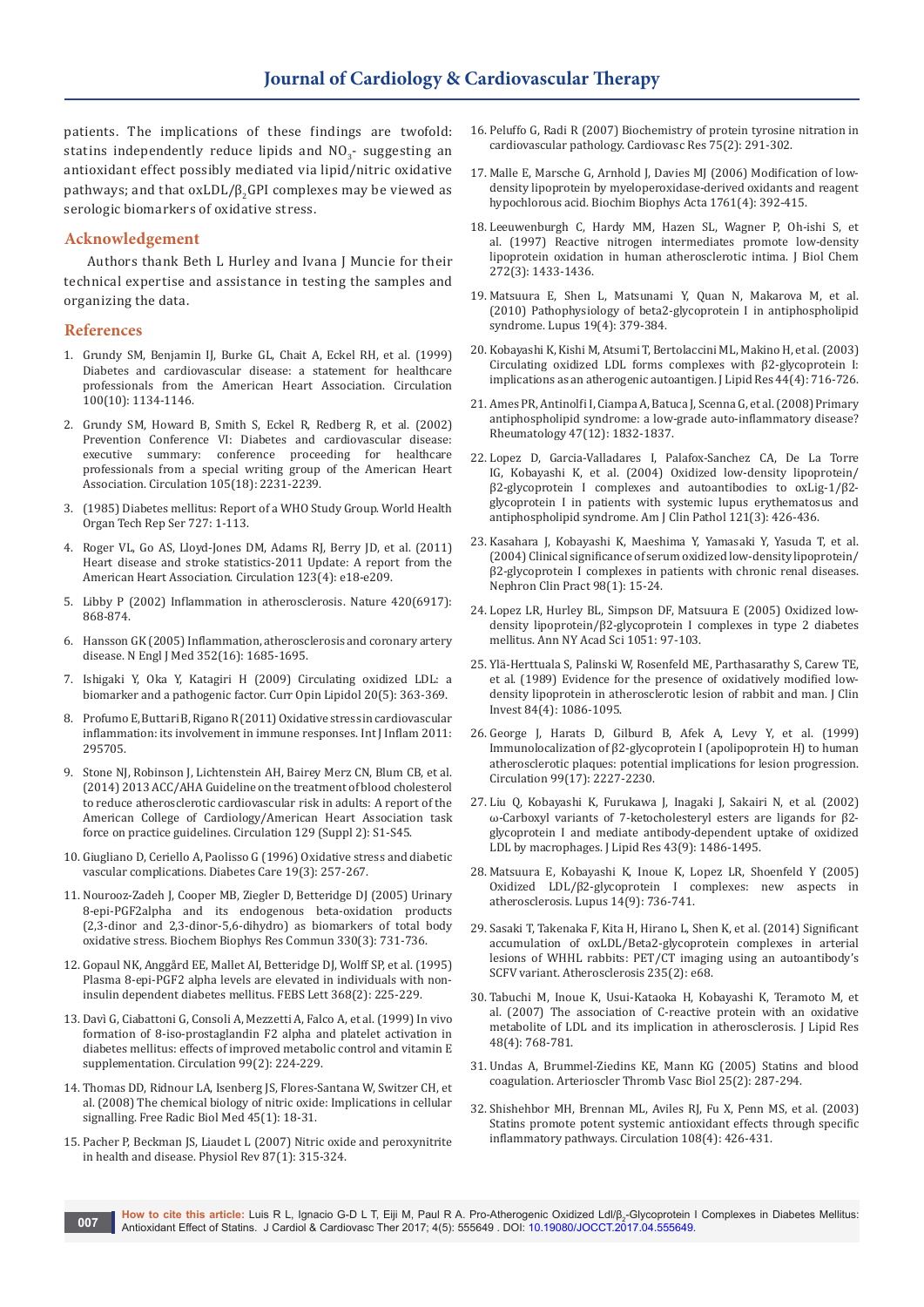- 33. [Baynes JW, Thorpe SR \(1999\) Role of oxidation stress in diabetic](https://www.ncbi.nlm.nih.gov/pubmed/9892215)  [complications in diabetes. A new perspective on an old paradigm.](https://www.ncbi.nlm.nih.gov/pubmed/9892215)  [Diabetes 48\(1\): 1-9.](https://www.ncbi.nlm.nih.gov/pubmed/9892215)
- 34. [Sampson MJ, Gopaul N, Davies IR, Hughes DA, Carrier MJ \(2002\)](https://www.ncbi.nlm.nih.gov/pubmed/11874943)  [Plasma F2 isoprostanes: direct evidence of increased free radical](https://www.ncbi.nlm.nih.gov/pubmed/11874943)  [damage during acute hyperglycemia in type 2 diabetes. Diabetes Care](https://www.ncbi.nlm.nih.gov/pubmed/11874943)  [25\(3\): 537-541.](https://www.ncbi.nlm.nih.gov/pubmed/11874943)
- 35. [De Cristofaro R, Rocca B, Vitacolonna E, Falco A, Marchesani P, et al.](https://www.ncbi.nlm.nih.gov/pubmed/12871497)  [\(2003\) Lipid and protein oxidation contribute to a prothrombotic sate](https://www.ncbi.nlm.nih.gov/pubmed/12871497)  [in patients with type 2 diabetes mellitus. J Thromb Haemost 1\(2\): 250-](https://www.ncbi.nlm.nih.gov/pubmed/12871497) [256.](https://www.ncbi.nlm.nih.gov/pubmed/12871497)
- 36. [Holvoet P, Lee DH, Steffes M, Gross M, Jacobs DR \(2008\) Association](https://www.ncbi.nlm.nih.gov/pubmed/18492970)  [between circulating oxidized low-density lipoprotein and incidence of](https://www.ncbi.nlm.nih.gov/pubmed/18492970)  [the metabolic syndrome. JAMA 299\(19\): 2287-2293.](https://www.ncbi.nlm.nih.gov/pubmed/18492970)
- 37. [Grant PJ \(2007\) Diabetes as a prothrombotic condition. J Intern Med](https://www.ncbi.nlm.nih.gov/pubmed/17645584)  [262\(2\): 157-172.](https://www.ncbi.nlm.nih.gov/pubmed/17645584)
- 38. [Refsgaard HH, Tsai L, Stadtman ER \(2000\) Modifications of proteins](https://www.ncbi.nlm.nih.gov/pubmed/10639127)  [by polyunsaturated fatty acid peroxidation products. Proc Natl Acad](https://www.ncbi.nlm.nih.gov/pubmed/10639127)  [Sci 97\(2\): 611-616.](https://www.ncbi.nlm.nih.gov/pubmed/10639127)
- 39. [Pitocco D, Zaccardi F, Di Stasio E, Romitelli F, Santini SA, et al. \(2010\)](https://www.ncbi.nlm.nih.gov/pubmed/20703435)  [Oxidative stress, nitric oxide and diabetes. Rev Diabet Stud 7\(1\): 15-25.](https://www.ncbi.nlm.nih.gov/pubmed/20703435)
- 40. [Itable H, Obama T, Kato R \(2011\) The dynamics of oxidized LDL during](https://www.ncbi.nlm.nih.gov/pubmed/21660303)  [atherogenesis. J Lipids 2011: 418313.](https://www.ncbi.nlm.nih.gov/pubmed/21660303)
- 41. [Matsuura E, Lopez LR, Shoenfeld Y, Ames PRJ \(2012\) B2-glycoprotein I](https://www.ncbi.nlm.nih.gov/pubmed/22569463)  [and oxidative inflammation in early atherogenesis: a progression from](https://www.ncbi.nlm.nih.gov/pubmed/22569463)  [innate to adaptive immunity. Autoimmun Rev 12\(2\): 241-249.](https://www.ncbi.nlm.nih.gov/pubmed/22569463)
- 42. [Nathan DM, Cleary PA, Backlund JY, Genuth SM, Lachin JM, et al. \(2005\)](https://www.ncbi.nlm.nih.gov/pubmed/16371630)  [Intensive diabetes treatment and cardiovascular disease in patients](https://www.ncbi.nlm.nih.gov/pubmed/16371630)  [with type 1 diabetes. N Engl J Med 353\(25\): 2643-2653.](https://www.ncbi.nlm.nih.gov/pubmed/16371630)
- 43. [Paniagua JA, López-Miranda J, Pérez-Martínez P, Marín C, Vida JM, et](https://www.ncbi.nlm.nih.gov/pubmed/16401307)  [al. \(2005\) Oxidized-LDL levels are changed during short-term serum](https://www.ncbi.nlm.nih.gov/pubmed/16401307)  [glucose variations and lowered with statin treatment in early Type 2](https://www.ncbi.nlm.nih.gov/pubmed/16401307)  [diabetes: a study of endothelial function and microalbuminuria. Diabet](https://www.ncbi.nlm.nih.gov/pubmed/16401307)  [Med 22\(12\): 1647-1656.](https://www.ncbi.nlm.nih.gov/pubmed/16401307)
- 44. [Formoso G, De Filippis EA, Michetti N, Di Fulvio P, Pandolfi A, et al.](https://www.ncbi.nlm.nih.gov/pubmed/17966969)  [\(2008\) Decreased in vivo oxidative stress and decreased platelet](https://www.ncbi.nlm.nih.gov/pubmed/17966969)  [activation following metformin treatment in newly diagnosed type 2](https://www.ncbi.nlm.nih.gov/pubmed/17966969)  [diabetic patients. Diabetes Metab Res Rev 24\(3\): 231-237.](https://www.ncbi.nlm.nih.gov/pubmed/17966969)
- 45. [Johansen JS, Harris AK, Rychly DJ, Ergul A \(2005\) Oxidative stress](https://www.ncbi.nlm.nih.gov/pubmed/15862133/)  [and the use of antioxidant in diabetes: linking basic science to clinical](https://www.ncbi.nlm.nih.gov/pubmed/15862133/)  [practice. Cardiovasc Diabetol 4: 5.](https://www.ncbi.nlm.nih.gov/pubmed/15862133/)
- 46. [Wilcox BJ, Curb JD, Rodriguez BL \(2008\) Antioxidants in cardiovascular](https://www.ncbi.nlm.nih.gov/pubmed/18474278)  [health and disease: key lessons from epidemiologic studies. Am J](https://www.ncbi.nlm.nih.gov/pubmed/18474278)  [Cardiol 101\(10A\): 75D-86D.](https://www.ncbi.nlm.nih.gov/pubmed/18474278)
- 47. [Witztum JL, Steinberg D \(1991\) Role of oxidized low density lipoprotein](https://www.ncbi.nlm.nih.gov/pubmed/1752940)  [in atherogenesis. J Clin Invest 88\(6\): 1785-1792.](https://www.ncbi.nlm.nih.gov/pubmed/1752940)
- 48. [Itabe H, Mori M, Fujimoto Y, Higashi Y, Takano T \(2003\) Minimally](https://www.ncbi.nlm.nih.gov/pubmed/14561732)  [modified LDL is an oxidized LDL enriched with oxidized](https://www.ncbi.nlm.nih.gov/pubmed/14561732)  [phophatidylcholines. J Biochem 134\(3\): 459-465.](https://www.ncbi.nlm.nih.gov/pubmed/14561732)
- 49. [Frostegård J, Ulfgren AK, Nyberg P, Hedin U, Swedenborg J, et al. \(1999\)](https://www.ncbi.nlm.nih.gov/pubmed/10428293)  [Cytokine expression in advanced human atherosclerotic plaques:](https://www.ncbi.nlm.nih.gov/pubmed/10428293)  [dominance of pro-inflammatory \(Th1\) and macrophage-stimulating](https://www.ncbi.nlm.nih.gov/pubmed/10428293)  [cytokines. Atherosclerosis 145\(1\): 33-43.](https://www.ncbi.nlm.nih.gov/pubmed/10428293)
- 50. [Hazen SL \(2008\) Oxidized phospholipids as endogenous pattern](https://www.ncbi.nlm.nih.gov/pubmed/18285328)  [recognition ligands in innate immunity. J Biol Chem 283\(23\): 15527-](https://www.ncbi.nlm.nih.gov/pubmed/18285328) [15531.](https://www.ncbi.nlm.nih.gov/pubmed/18285328)
- 51. [Virmani R, Burke AP, Kolodgie FD, Farb A \(2002\) Vulnerable plaque:](https://www.ncbi.nlm.nih.gov/pubmed/12476646)  [the pathology of unstable coronary lesions. J Interv Cardiol 15\(6\): 439-](https://www.ncbi.nlm.nih.gov/pubmed/12476646) [446.](https://www.ncbi.nlm.nih.gov/pubmed/12476646)
- 52. [Ehara S, Ueda M, Naruko T, Haze K, Itoh A, et al. \(2001\) Elevated levels](https://www.ncbi.nlm.nih.gov/pubmed/11306523)  [of oxidized low density lipoprotein show a positive relationship with](https://www.ncbi.nlm.nih.gov/pubmed/11306523)  [the severity of acute coronary syndromes. Circulation 103\(15\): 1955-](https://www.ncbi.nlm.nih.gov/pubmed/11306523) [1960.](https://www.ncbi.nlm.nih.gov/pubmed/11306523)
- 53. [Nishi K, Itabe H, Uno M, Kitazato KT, Horiguchi H, et al. \(2002\) Oxidized](https://www.ncbi.nlm.nih.gov/pubmed/12377744)  [LDL in carotid plaques and plasma associates with plaque instability.](https://www.ncbi.nlm.nih.gov/pubmed/12377744)  [Arterioscler Thromb Vasc Biol 22\(10\): 1649-1654.](https://www.ncbi.nlm.nih.gov/pubmed/12377744)
- 54. [Holvoet P, Mertens A, Verhamme P, Bogaerts K, Beyens G, et al. \(2001\)](https://www.ncbi.nlm.nih.gov/pubmed/11348884)  [Circulating oxidized LDL is a useful marker for identifying patients](https://www.ncbi.nlm.nih.gov/pubmed/11348884)  [with coronary artery disease. Arterioscler Thromb Vasc Biol 21\(5\):](https://www.ncbi.nlm.nih.gov/pubmed/11348884)  [844-848.](https://www.ncbi.nlm.nih.gov/pubmed/11348884)
- 55. [Van Berkel TJC, de Rijke YB, Kruijt JK \(1991\) Different fate in vivo](https://www.ncbi.nlm.nih.gov/pubmed/1989982)  [of oxidatively modified low density lipoprotein and acetylated low](https://www.ncbi.nlm.nih.gov/pubmed/1989982)  [density lipoprotein in rats: recognition by various scavenger receptors](https://www.ncbi.nlm.nih.gov/pubmed/1989982)  [on Kupffer and endothelial liver cells. J Biol Chem 266\(4\): 2282-2289.](https://www.ncbi.nlm.nih.gov/pubmed/1989982)
- 56. [De Groot PG, Meijers JMC \(2011\) B2-glycoprotein I: evolution, structure](https://www.ncbi.nlm.nih.gov/pubmed/21535391)  [and function. J Thromb Haemost 9\(7\): 1275-1284.](https://www.ncbi.nlm.nih.gov/pubmed/21535391)
- 57. [Matsuura E, Hughes GRV, Khamashta MA \(2008\) Oxidation of LDL and](https://www.ncbi.nlm.nih.gov/pubmed/18625445)  [its clinical implications. Autoimmun Rev 7\(7\): 558-566.](https://www.ncbi.nlm.nih.gov/pubmed/18625445)
- 58. [Bartoloni E, Shoenfeld Y, Gerli R \(2011\) Inflammatory and autoimmune](https://www.ncbi.nlm.nih.gov/pubmed/20740611)  [mechanisms in the induction of atheroslcerotic damage in sytemic](https://www.ncbi.nlm.nih.gov/pubmed/20740611)  [rheumatic diseases: two faces of the same coin. Arthritis Care Res](https://www.ncbi.nlm.nih.gov/pubmed/20740611)  [63\(2\): 178-183.](https://www.ncbi.nlm.nih.gov/pubmed/20740611)
- 59. [Matsuura E, Atzeni F, Sarzi-Puttini P, Turiel M, Lopez LR, et al. \(2014\) Is](https://www.ncbi.nlm.nih.gov/pubmed/24642015)  [atherosclerosis an autoimmune disease? BMC Med 12: 47.](https://www.ncbi.nlm.nih.gov/pubmed/24642015)
- 60. [Greco TP, Conti-Kelli AM, Greco T, Doyle R, Matsuura E, et al. \(2009\)](https://www.ncbi.nlm.nih.gov/pubmed/19762540)  [Newer antiphospholipid antibodies predict adverse outcomes in](https://www.ncbi.nlm.nih.gov/pubmed/19762540)  [patients with acute coronary syndrome. Am J Clin Pathol 132\(4\): 613-](https://www.ncbi.nlm.nih.gov/pubmed/19762540) [620.](https://www.ncbi.nlm.nih.gov/pubmed/19762540)
- 61. [Greco TP, Conti-Kelli AM, Anthony JR, Greco T, Doyle R, et al. \(2010\)](https://www.ncbi.nlm.nih.gov/pubmed/20395520)  [Oxidized-LDL/B2-glycoprotein I complexes are associated with](https://www.ncbi.nlm.nih.gov/pubmed/20395520)  [disease severity and increased risk for adverse outcomes in patients](https://www.ncbi.nlm.nih.gov/pubmed/20395520)  [with acute coronary syndromes. Am J Clin Pathol 133\(5\): 737-743.](https://www.ncbi.nlm.nih.gov/pubmed/20395520)
- 62. [Ames PRJ, Ortiz-Cadenas A, Garcia-De La Torre I, Nava A, Oregon-](http://journals.sagepub.com/doi/abs/10.1177/1474651410388057)[Miranda A, et al. \(2010\) Rosuvastatin treatment is associated](http://journals.sagepub.com/doi/abs/10.1177/1474651410388057)  [with a decrease of serum oxidized low-density lipoprotein/Beta2](http://journals.sagepub.com/doi/abs/10.1177/1474651410388057) [glycoprotein I complex concentration in type 2 diabetes. Br J Diabetes](http://journals.sagepub.com/doi/abs/10.1177/1474651410388057)  [Vasc Dis 10\(6\): 292-299.](http://journals.sagepub.com/doi/abs/10.1177/1474651410388057)
- 63. [Sokoll KB, Batuca J, Lopez LR, Hensor E, Emery P, et al. \(2014\) Effects](https://www.hindawi.com/journals/isrn/2014/295239/)  [of Atorvastatin on atherosclerosis and atherogenesis in systemic lupus](https://www.hindawi.com/journals/isrn/2014/295239/)  [erythematosus: A pilot study. ISRN Immunology 2014\(2014\): 295239.](https://www.hindawi.com/journals/isrn/2014/295239/)
- 64. [Kajiwara T, Yasuda T, Matsuura E \(2007\) Intracellular trafficking](https://www.ncbi.nlm.nih.gov/pubmed/17826950)  [of β2-glycoprotein I complexes with lipid vesicles in macrophages:](https://www.ncbi.nlm.nih.gov/pubmed/17826950)  [implications on the development of antiphospholipid syndrome. J](https://www.ncbi.nlm.nih.gov/pubmed/17826950)  [Autoimmun 29\(2-3\): 164-173.](https://www.ncbi.nlm.nih.gov/pubmed/17826950)
- 65. [Kuwana M, Matsuura E, Kobayashi K, Okazaki Y, Kaburaki J, et al.](https://www.ncbi.nlm.nih.gov/pubmed/15486070)  [\(2005\) Binding of β2-glycoprotein I to anionic phospholipids facilitates](https://www.ncbi.nlm.nih.gov/pubmed/15486070)  [processing and presentation of a cryptic epitope that activates](https://www.ncbi.nlm.nih.gov/pubmed/15486070)  [pathogenic autoreactive T cells. Blood 105\(4\): 1552-1557.](https://www.ncbi.nlm.nih.gov/pubmed/15486070)
- 66. [Shimada K, Mokuno H, Matsunaga E, Miyazaki T, Sumiyoshi K, et al.](https://www.ncbi.nlm.nih.gov/pubmed/14988319)  [\(2004\) Predictive value of circulating oxidized LDL for cardiac events](https://www.ncbi.nlm.nih.gov/pubmed/14988319)  [in type 2 diabetic patients with coronary artery disease. Diabetes Care](https://www.ncbi.nlm.nih.gov/pubmed/14988319)  [27\(3\): 843-844.](https://www.ncbi.nlm.nih.gov/pubmed/14988319)
- 67. [Kraml PJ, Syrovátka P, Potočková J, Anděl M \(2013\) The oxidized low](https://www.ncbi.nlm.nih.gov/pubmed/23171597)[density lipoprotein/beta2-glycoprotein I complex is associated with](https://www.ncbi.nlm.nih.gov/pubmed/23171597)  [abdominal obesity in healthy middle-aged men. Ann Nutr Metab](https://www.ncbi.nlm.nih.gov/pubmed/23171597)  [62\(1\): 7-13.](https://www.ncbi.nlm.nih.gov/pubmed/23171597)
- 68. [Bliden KP, Singla A, Gesheff MG, Toth PP, Tabrizchi A, et al. \(2014\) Statin](https://www.ncbi.nlm.nih.gov/pubmed/24763965)  [therapy and thromboxane generation in patients with coronary artery](https://www.ncbi.nlm.nih.gov/pubmed/24763965)  [disease treated with high-dose aspirin. Thromb Haemost 112\(2\): 323-](https://www.ncbi.nlm.nih.gov/pubmed/24763965) [331.](https://www.ncbi.nlm.nih.gov/pubmed/24763965)

**How to cite this article:** Luis R L, Ignacio G-D L T, Eiji M, Paul R A. Pro-Atherogenic Oxidized Ldl/β<sub>2</sub>-Glycoprotein I Complexes in Diabetes Mellitus: Antioxidant Effect of Statins. J Cardiol & Cardiovasc Ther 2017; 4(5): 555649 . DOI: [10.19080/JOCCT.2017.04.55564](http://dx.doi.org/10.19080/JOCCT.2017.04.555649)9. **008**